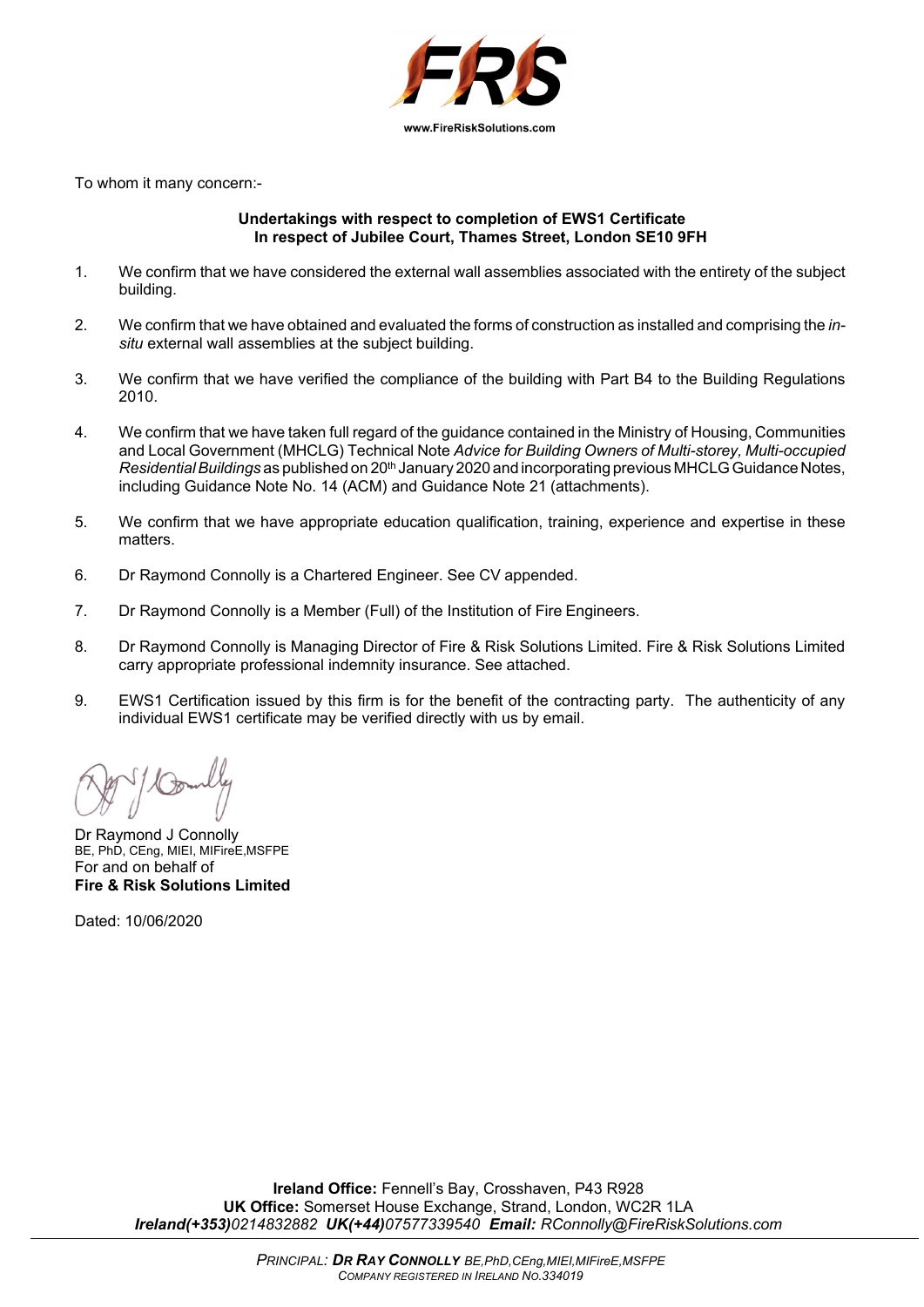# **Name:** *Eur/ng* **Dr Raymond Connolly**

#### **BE, PhD, CEng, MIEI, MIFireE, MSFPE**

**Skillset:** Internationally experienced Chartered Engineer (Fire Safety) with experience of delivering statutory fire safety approvals on projects with individual values in excess of  $£1<sub>BN</sub>$ . Expert witness to the legal and insurance industries in the context of proceedings to High Court level. Lead fire safety engineer working on a large variety of projects in the UK, Ireland and overseas.

## **Third Level Education**

| <b>Institution (Date)</b>                                 | <b>Degrees or Diplomas</b>                             |
|-----------------------------------------------------------|--------------------------------------------------------|
| University College Cork (1986-1990)                       | Bachelor of Engineering, 1 <sup>st</sup> Class Honours |
| Trinity College Dublin 1990 (part-time)                   | Diploma in Environmental Engineering                   |
| Aston University, Birmingham, UK<br>(part-time 1991-1996) | Doctorate of Philosophy                                |

# **Membership of Professional Bodies**

| <b>Professional Body</b>                                          | <b>Duration</b> | <b>Post nominals</b> |
|-------------------------------------------------------------------|-----------------|----------------------|
| Chartered Engineer, Engineers of Ireland                          | c. 25 years     | C.Eng. M.I.E.I.      |
| Corporate Member, Institution of Fire Engineers, UK               |                 | M.I.Fire E.          |
| European Association of National Engineering Institutions (FEANI) |                 | Eur. Ing.            |
| Professional Member, Soc. of Fire Protection Engineers, USA       |                 | M.S.F.P.E.           |

## **Employment**

| Organisation                                                  | Years     | <b>Title</b>                            |
|---------------------------------------------------------------|-----------|-----------------------------------------|
| Dublin Fire Brigade, Ireland                                  | 1990-1991 | <b>Assistant Fire Officer</b>           |
| Fire Research Station, Building Research<br>Establishment, UK | 1991-1992 | Scientific Officer                      |
| Fire Research Station, Building Research<br>Establishment, UK | 1992-1994 | Higher Scientific Officer               |
| Fire Research Station, Building Research<br>Establishment, UK | 1994-1996 | Senior Scientific Officer               |
| Fire Safety Engineering Solutions Ltd. UK                     | 1996-1998 | <b>Founding Director</b>                |
| International Fire Consultants, UK                            | 1998-2001 | <b>Managing Director</b>                |
| Fire & Risk Solutions Ltd. UK & Ireland                       |           | 2001 to date Founding/Managing Director |

# **Specific Expertise re. External Wall Systems (Testing and Assessments)**

- o *Lead researcher into fire performance of cladding systems at Building Research Establishment including design of fire test protocol which was subsequently used as basis for BS 8414 and also BR 135.*
- o *Expert adviser to UK House of Commons Committee (Environment, Transport and Regional Affairs) investigation into potential risk of fire spread in buildings via external cladding systems in 2000.*
- o *Member of Irish Department of Environment's Task Force (Cladding Fire Safety) 2017.*



PRIVATE & CONFIDENTIAL